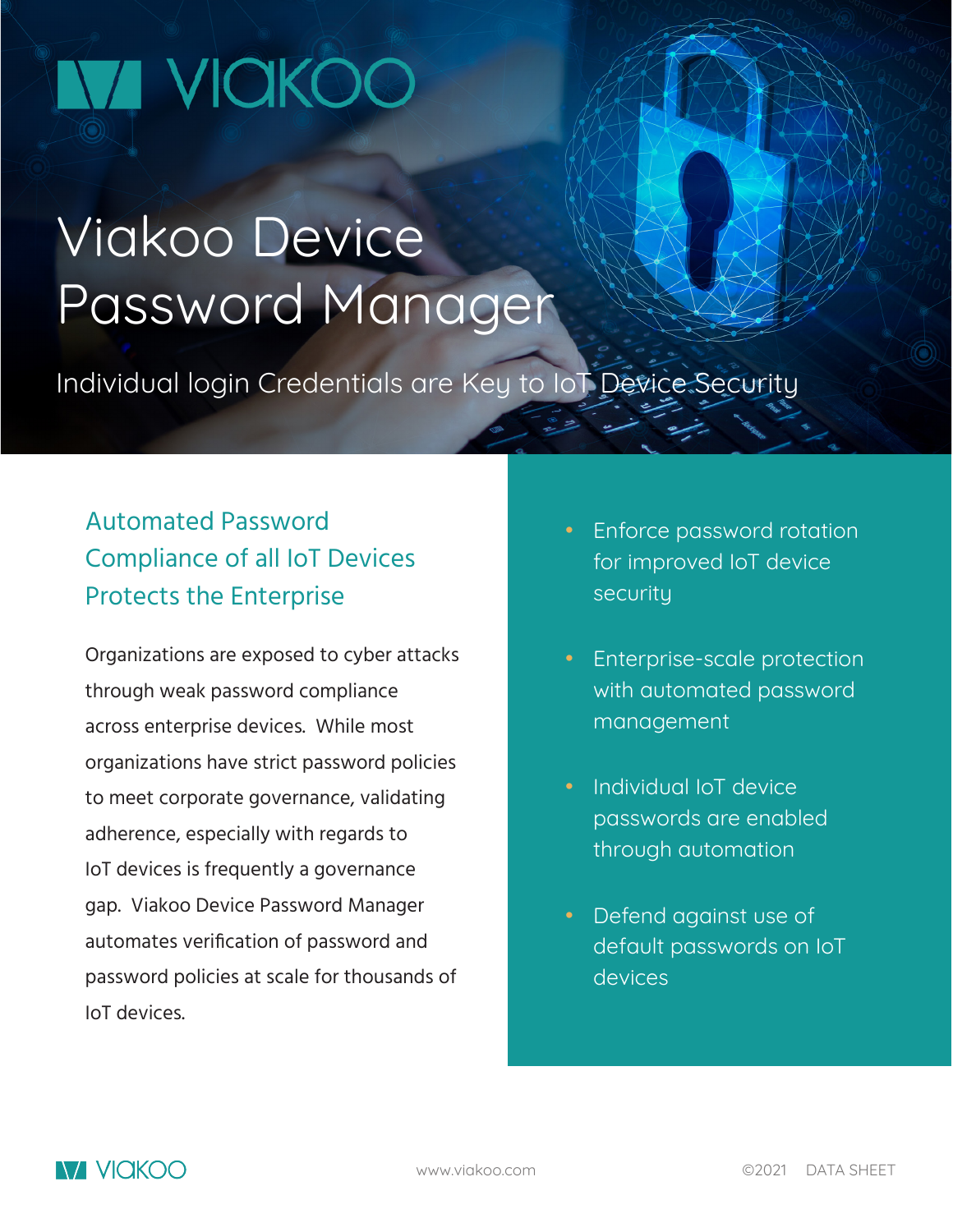### Have Confidence in Password Status and Compliance

Meet Standards **Compliance** 

- PCI
- NERC
- NIST

Viakoo Device Password Manager verifies IoT devices are not using default or commonly used passwords and reports status of device passwords across the network. DPM automates the process of meeting password compliance against many industry standards, to ensure enterprise password governance.

## Increase Visibility for Better Cyber Protection

Manage cyber protection across multiple sites and geographies starting with visibility into password compliance and automating adherence to corporate policies. DPM is a module of the Viakoo Action Platform™ that together deliver full remediation and repatriation of IoT devices to complete an enterprise IoT security solution.

## Reduce Your Cyber Risk

- Automate password management of IoT devices
- Ensure policy adherence
- Efficient across the largest enterprises
- Eliminate repetitive manual efforts
- Complete audit trail

## **VIAKOO ACTION PLATFORM™ SUITE**

#### The complete Viakoo Action Platform Suite includes:

Device Firmware Manager (DFM) Device Certificate Manager (DCM) Device Password Manager (DPM)

## Enabling the enterprise with the Viakoo Action Platform Suite

The Viakoo Action Platform with DFM, DCM, and DPM is a complete enterprise IoT device security solution solving the problem of

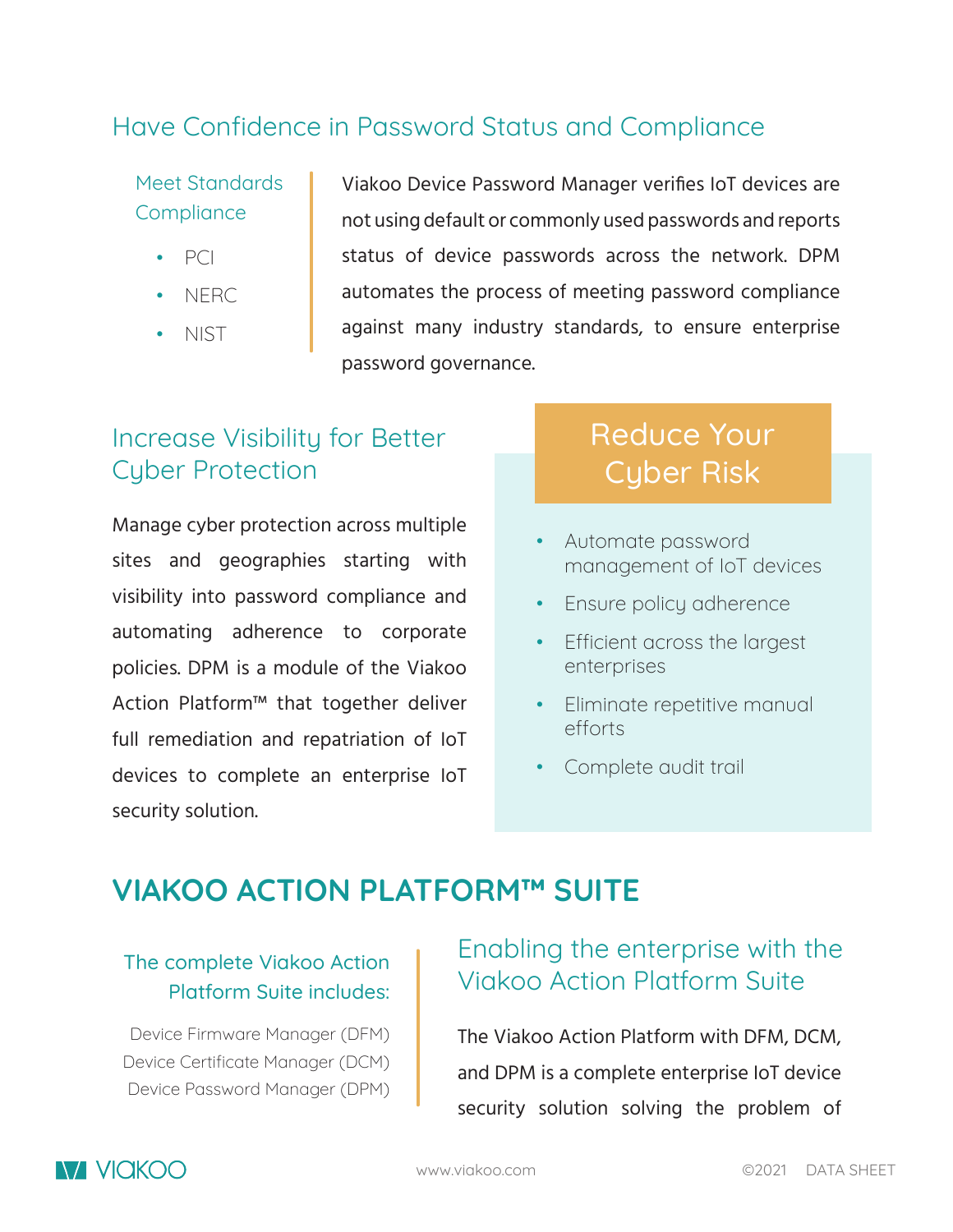managing 1000s of IoT devices affordably. compliance with internal policy, and are continuously remediated and repatriated as full, secure network citizens. This

Delivered as a SaaS offering, the solution organization's risk, saves time and cost ensures all devices are inventoried, in while delivering on IoT device ROI. The scalable, automated solution reduces an flexible and modular solution allows you to start small and grow over time while delivering value at each step.



## **VIAKOO ACTION PLATFORM™ MODULES**

#### Device Firmware Manager

Security patches are crucial for IoT device DFM provides compliance reporting security. Security patches are made through IoT firmware upgrades and must be implemented continuously as they become available.

Device Firmware Manager automates the process of firmware updates on IoT devices, at scale across the enterprise.

complete with a history of changes for audit purposes. A secure "chain-of-trust" ensures only valid and functional firmware is deployed, and complete automation allows for updates of thousands of devices wherever they live.